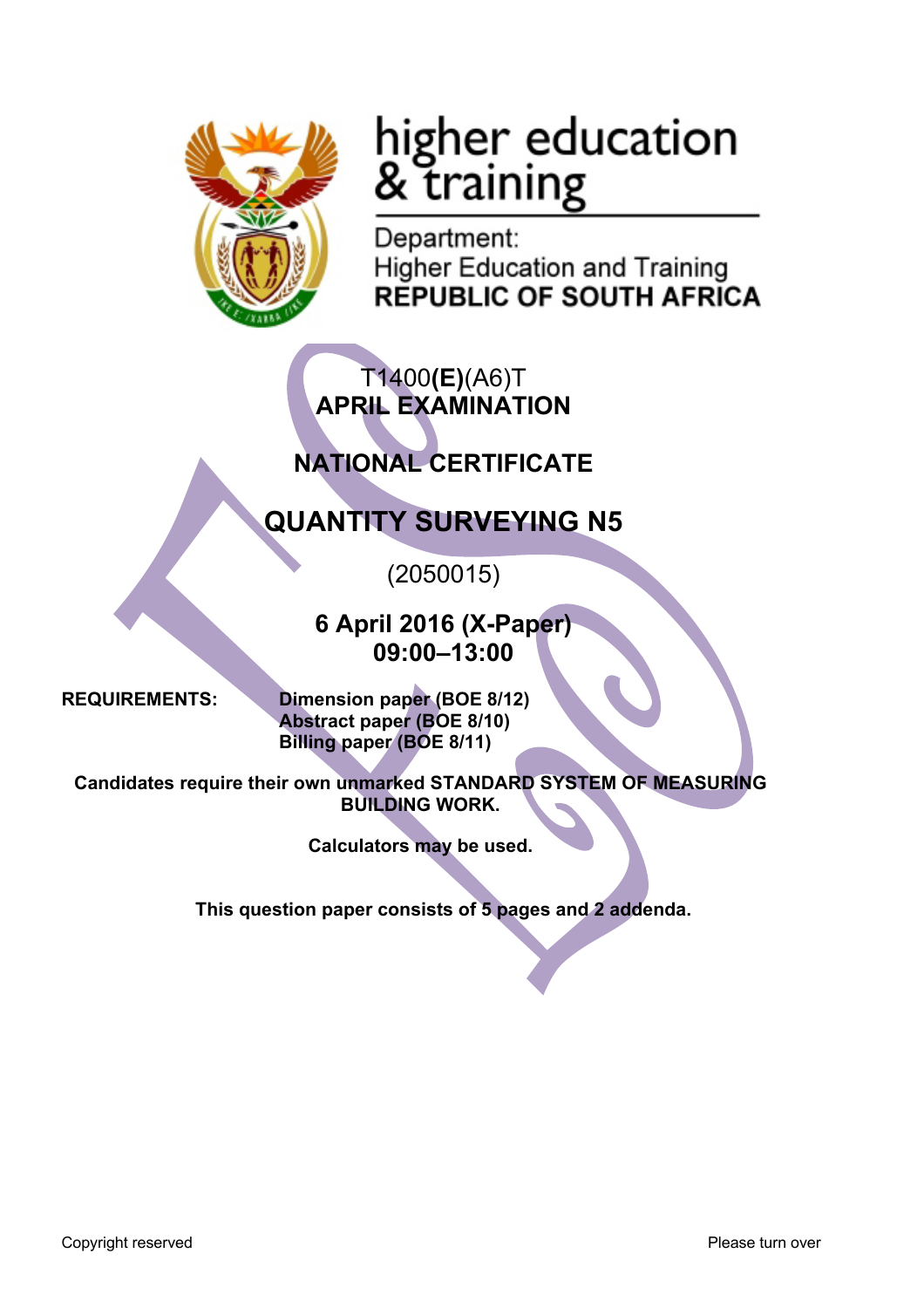### **DEPARTMENT OF HIGHER EDUCATION AND TRAINING REPUBLIC OF SOUTH AFRICA**

NATIONAL CERTIFICATE QUANTITY SURVEYING N5 TIME: 4 HOURS MARKS: 100

#### **INSTRUCTIONS AND INFORMATION**

- 1. Answer ALL the questions.
- 2. Read ALL the questions carefully.
- 3. Number the answers correctly according to the numbering system used in this question paper.
- 4. ALL the work in SECTION A must be done on the appropriate paper.
- 5. ALL the work in SECTION B must be done in the ANSWER BOOK.
- 6. Use only BLUE or BLACK ink.
- 7. Write neatly and legibly.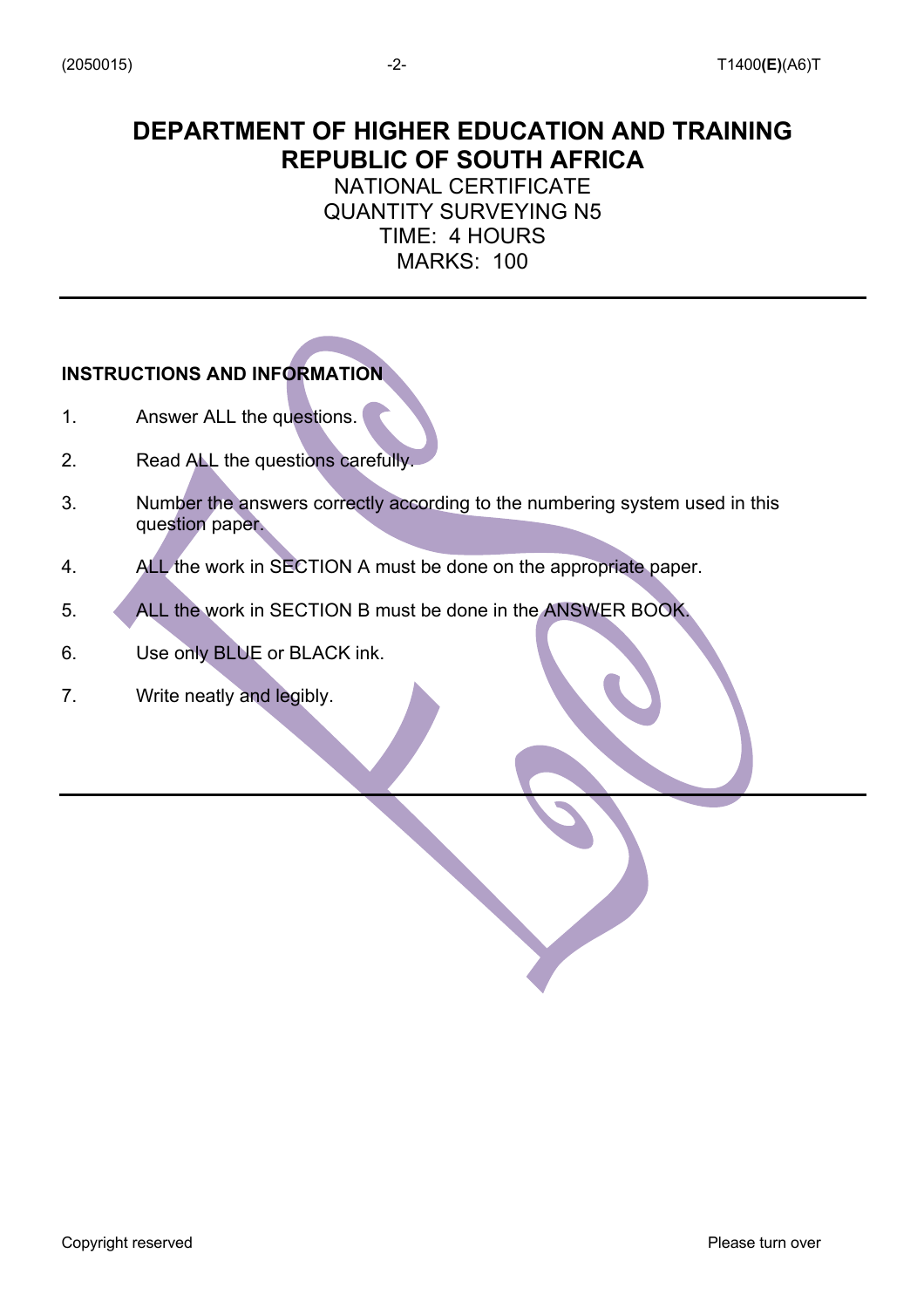#### **SECTION A**

Use dimension, abstract and billing papers to answer the questions in SECTION A.

ADDENDUM A (attached) shows the plan and sectional view of a reinforced concrete basement.

The specifications are as follows.

| Earthworks:    | • The site is to be cleared to an area that is 3 metres away from the<br>basement wall.<br>• Excavation is in ordinary earth and is to be partly filled up and<br>rammed.<br>• Excess material is to be carted away to a dumping<br>site |  |  |
|----------------|------------------------------------------------------------------------------------------------------------------------------------------------------------------------------------------------------------------------------------------|--|--|
|                | 2 kilometres from the building site.                                                                                                                                                                                                     |  |  |
| Concrete:      | 25 MPa                                                                                                                                                                                                                                   |  |  |
| Reinforcement: | • Allow a provisional amount of R 25 000,00                                                                                                                                                                                              |  |  |
| Brickwork:     | • Local stock bricks<br>$\bullet$ 1:4 cement: mortar                                                                                                                                                                                     |  |  |
|                |                                                                                                                                                                                                                                          |  |  |

#### **QUESTION 1**

Carefully study the drawings and specifications provided in ADDENDUM A (attached) and measure the EARTHWORKS items using the measuring list provided below.

- Site clearance
- Bulk excavation for the basement hole
- Risk of collapse
- Trench excavation for the concrete thickening
- Backfilling **[20]**

#### **QUESTION 2**

Measure all the CONCRETE, FORMWORK, REINFORCEMENT and MASONRY items using the measuring list provided below.

- 20 MPa reinforced concrete base and thickening
- 30 MPa reinforced concrete floor and vertical walls
- Formwork to concrete walls
- Provisional sum for the provision of steel rod reinforcement
- 110 mm thick brick skin walls **[20]**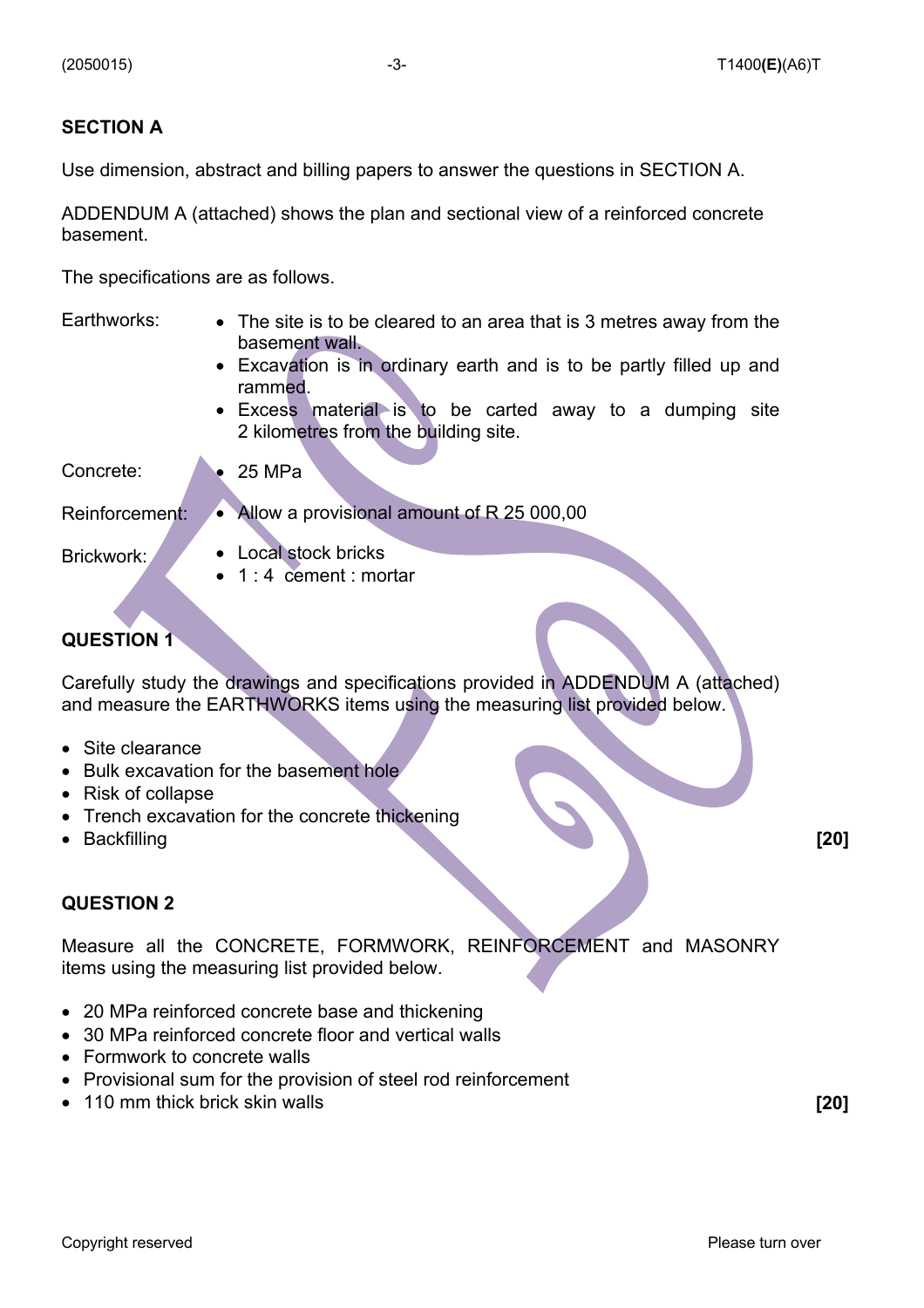#### **QUESTION 3**

Draw up a typical tender document for the provision of the following STEEL ROD REINFORCEMENTS only. Clearly show all the steps on the appropriate additional sheets that are provided.

- Squaring
- Abstracting
- Billing **[20]**

#### **TOTAL SECTION A: 60**

#### **SECTION B**

Use the ANSWER BOOK to answer the questions in SECTION B.

#### **QUESTION 4**

In many contract documents contractors' payments are subject to a retention fund clause.

Explain fully what a retention fund is and how it is implemented to work to the benefit of the client as well as the contractor and sub-contractors. **[10]**

#### **QUESTION 5**

Prepare the final account for the shopping centre and calculate the final payment due to the contractor based on the relevant items in the summary of the bill of quantities as set out on ADDENDUM B (attached).

The following adjustments need to be made.

Prime cost and provisional sums Net extra on variation orders Re-measurement of excavations Re-measurement of plumbing & drainage Re-measurement of site works

R 120 450,00 R 27 678,00 R 96 678,89 R 111 507,99 R 130 456,96

The increased costs amount to R 95 785,45 and the previously received payments amount to R 1 006 345,00. **[15]**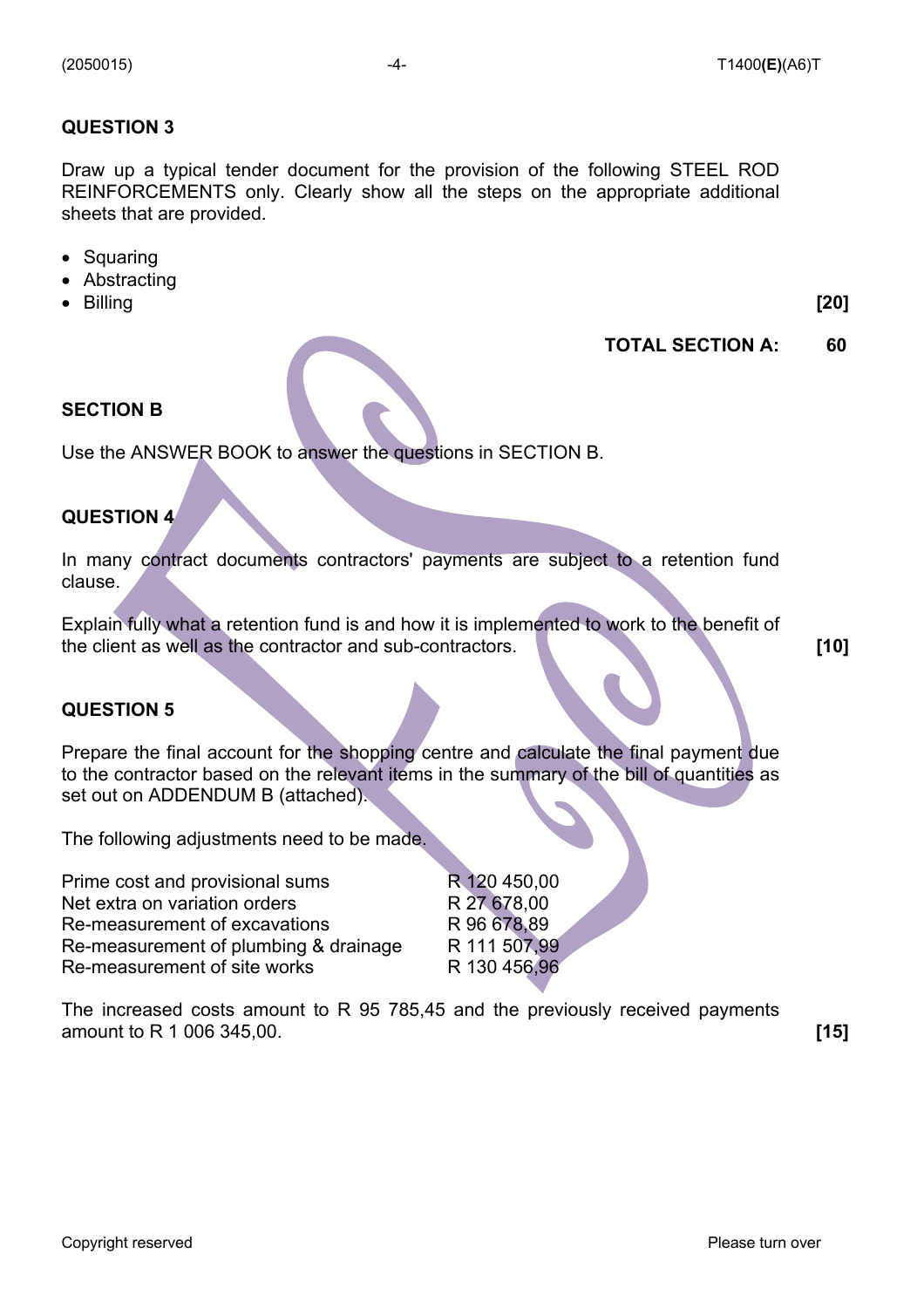#### **QUESTION 6**

Indicate whether the following statements are TRUE or FALSE. Choose the answer and write only 'true' or 'false' next to the question number (6.1–6.5) in the ANSWER BOOK.

- 6.1 Omissions are variation orders.
- 6.2 The architect must sign the variation orders.
- 6.3 Day works are work done on day-to-day basis.
- 6.4 The term used in writing to keep from repeating long descriptions which are similar to the previous description is *ditto*.
- 6.5 The interim certificate that indicates the amount due and payable by the client to the contractor is issued by the architect.

(5 × 1) **[5]**

#### **QUESTION 7**

Draw up a typical measuring list that a taker-off will use when measuring a solid timber door and frame to be built into a 220 mm thick wall that is faced externally and plastered and painted internally. **[10]**

#### **TOTAL SECTION B: GRAND TOTAL: 40 100**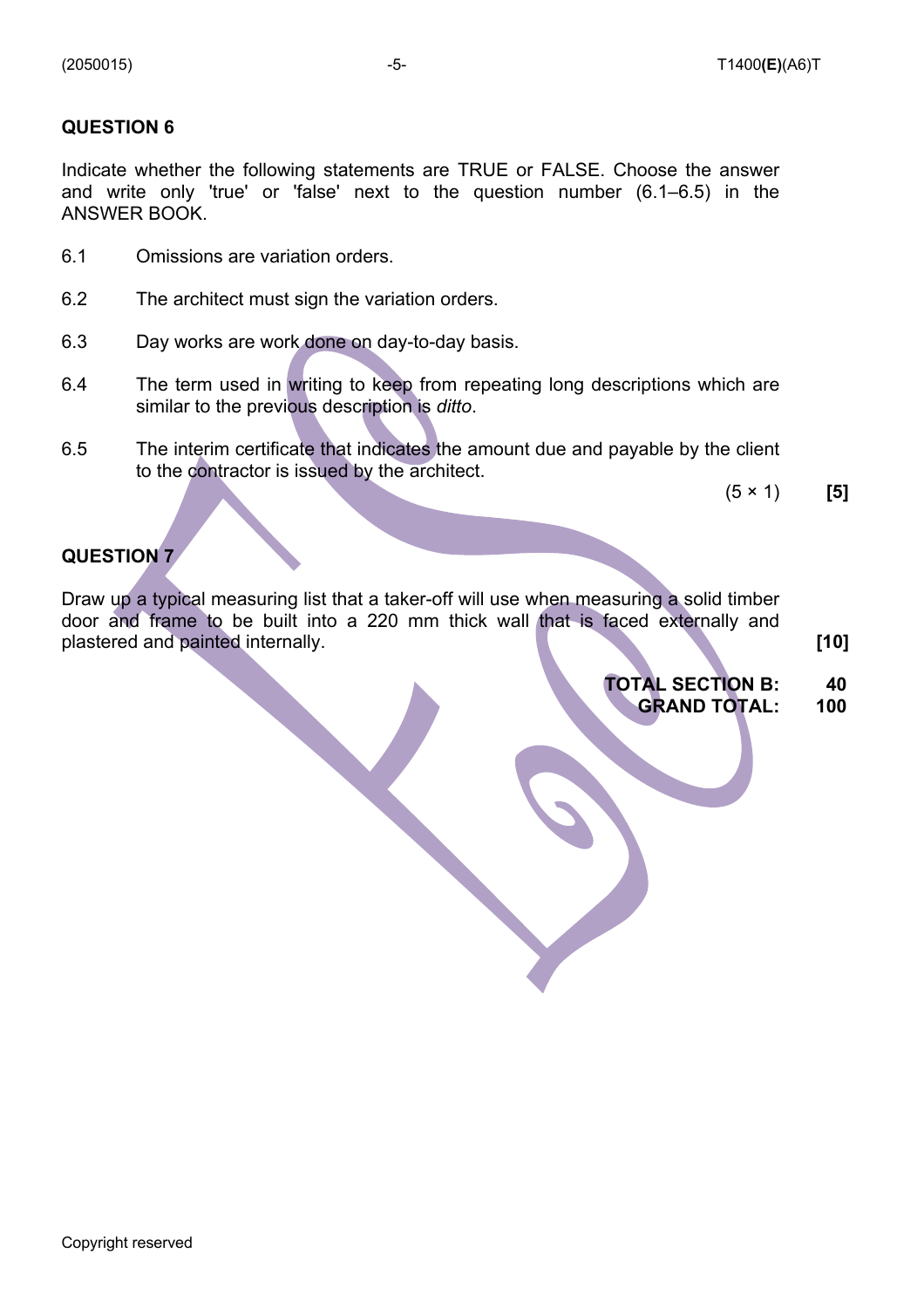#### **ADDENDUM A**